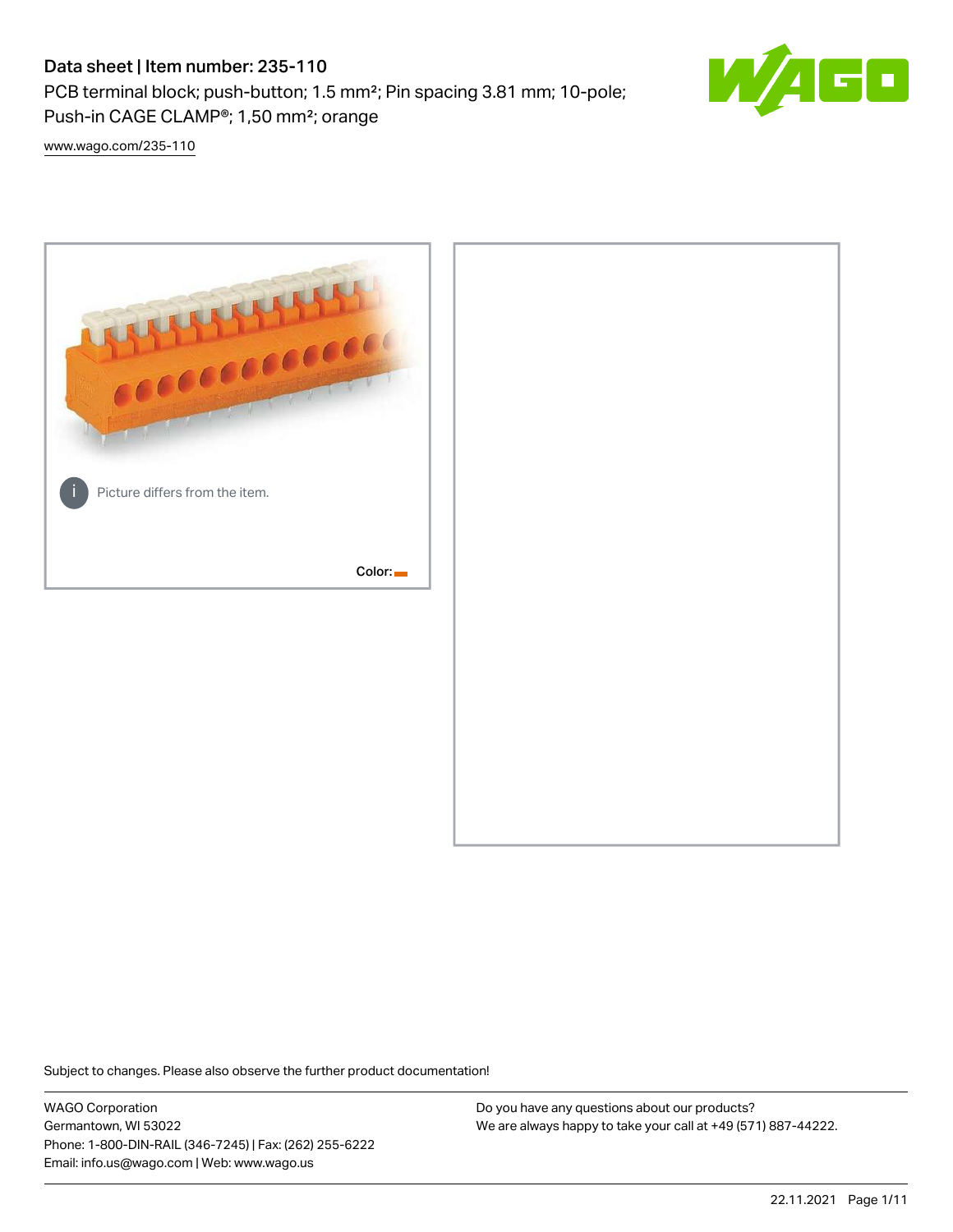

Dimensions in mm

 $L =$  (pole no. x pin spacing) + 1.5 mm

#### Item description

- **PCB terminal strips with push-buttons**
- $\blacksquare$ Push-in termination of solid and ferruled conductors
- $\blacksquare$ Convenient termination/removal of fine-stranded conductors via push-buttons

#### Data Notes

Variants: Other pole numbers

Subject to changes. Please also observe the further product documentation! Other colors

WAGO Corporation Germantown, WI 53022 Phone: 1-800-DIN-RAIL (346-7245) | Fax: (262) 255-6222 Email: info.us@wago.com | Web: www.wago.us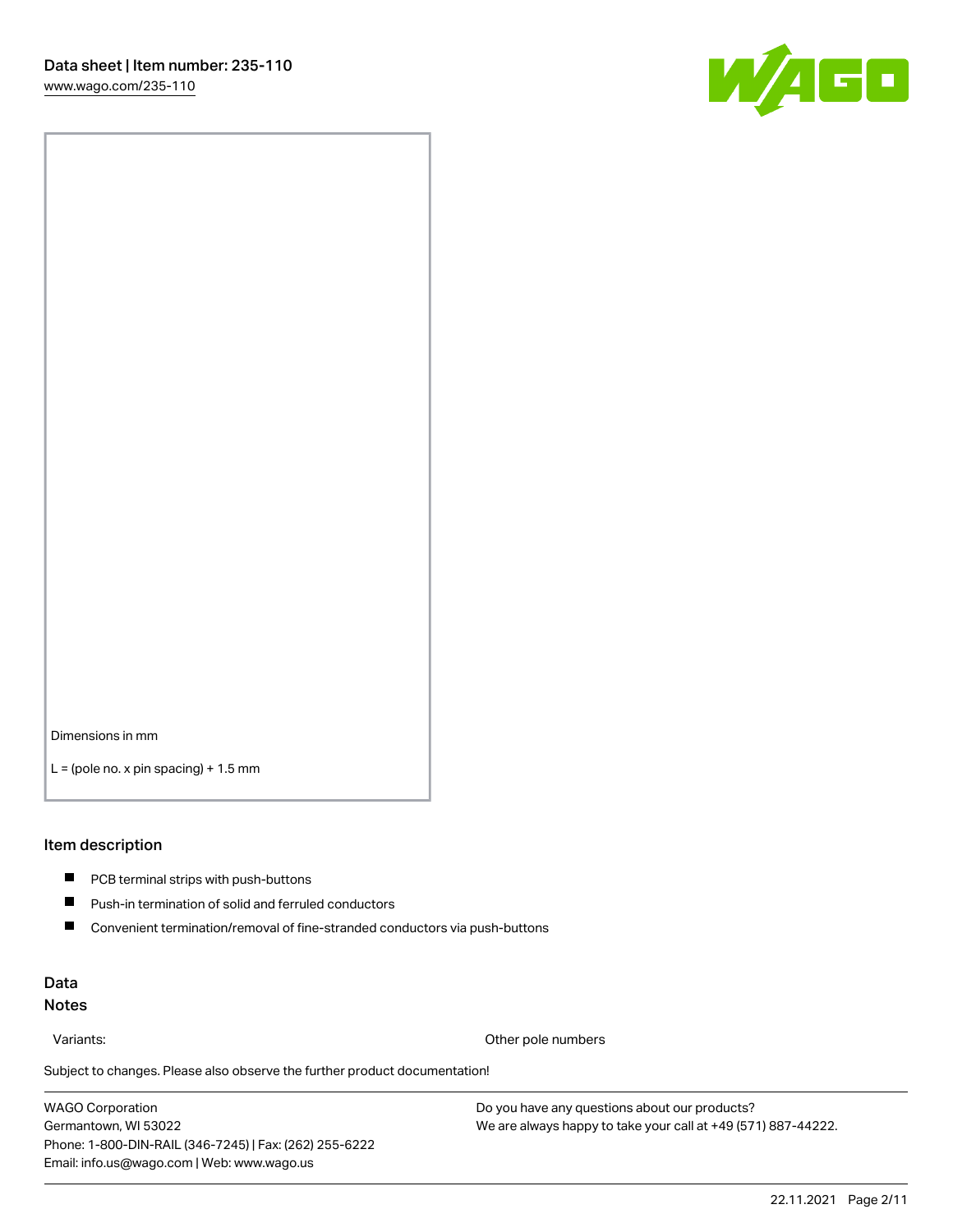

Other colors Mixed-color PCB connector strips Direct marking Other versions (or variants) can be requested from WAGO Sales or configured at https://configurator.wago.com/

#### Electrical data

#### IEC Approvals

| Ratings per                 | IEC/EN 60664-1                                            |
|-----------------------------|-----------------------------------------------------------|
| Rated voltage (III / 3)     | 200 V                                                     |
| Rated surge voltage (III/3) | 4 <sub>k</sub> V                                          |
| Rated voltage (III/2)       | 320 V                                                     |
| Rated surge voltage (III/2) | 4 <sub>k</sub> V                                          |
| Nominal voltage (II/2)      | 500 V                                                     |
| Rated surge voltage (II/2)  | 4 <sub>k</sub> V                                          |
| Rated current               | 17.5 A                                                    |
| Legend (ratings)            | (III / 2) ≙ Overvoltage category III / Pollution degree 2 |

#### UL Approvals

| Approvals per                  | UL 1059 |
|--------------------------------|---------|
| Rated voltage UL (Use Group B) | 300 V   |
| Rated current UL (Use Group B) | 10 A    |
| Rated voltage UL (Use Group D) | 300 V   |
| Rated current UL (Use Group D) | 10 A    |

# CSA Approvals

| Approvals per                   | CSA   |
|---------------------------------|-------|
| Rated voltage CSA (Use Group B) | 300 V |
| Rated current CSA (Use Group B) | 10 A  |

#### Connection data

| Total number of connection points | 10 |
|-----------------------------------|----|
| Total number of potentials        | 10 |
| Number of connection types        |    |
| Number of levels                  |    |

.<br>Subject to changes. Please also observe the further product documentation!

WAGO Corporation Germantown, WI 53022 Phone: 1-800-DIN-RAIL (346-7245) | Fax: (262) 255-6222 Email: info.us@wago.com | Web: www.wago.us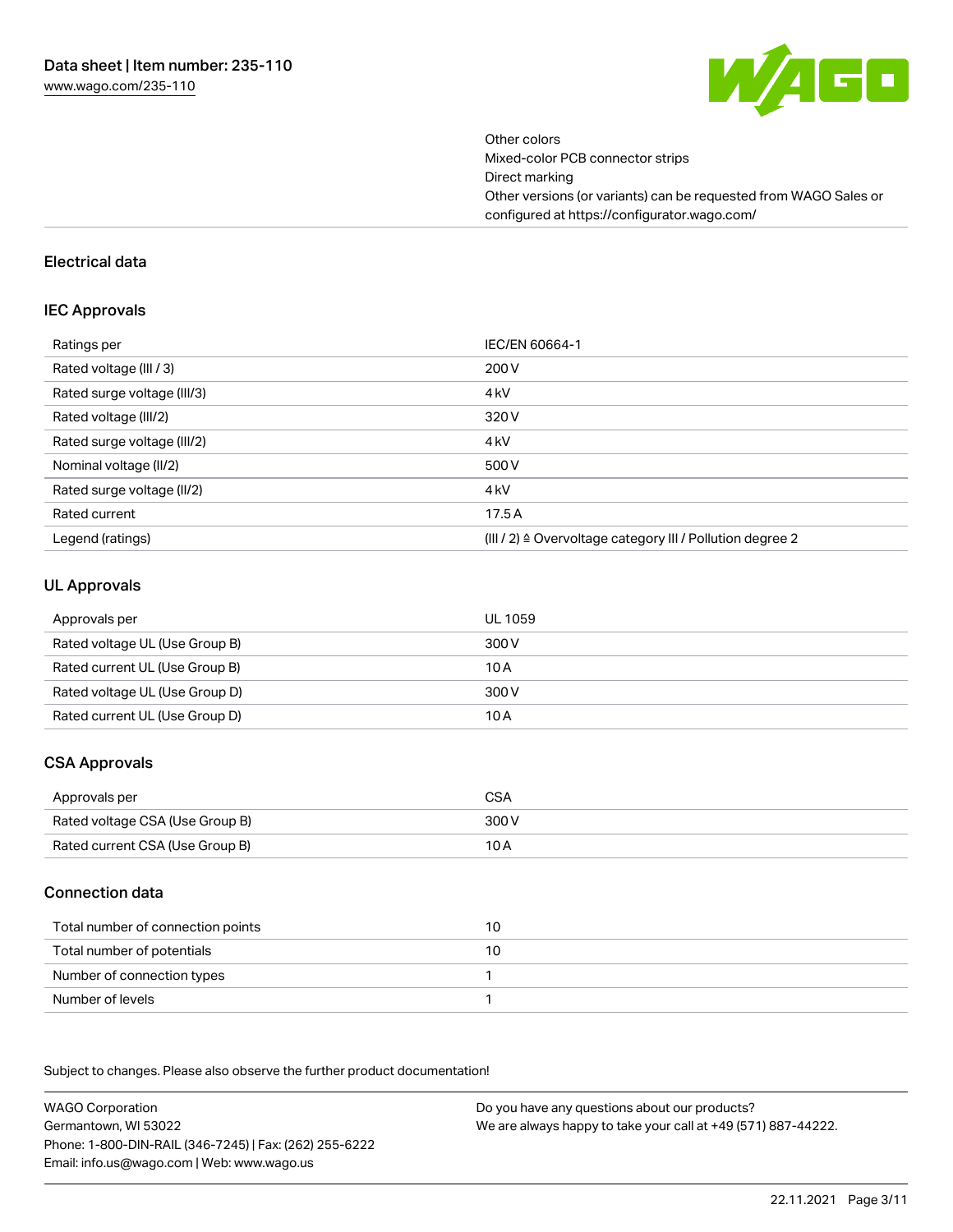

## Connection 1

| Connection technology                             | Push-in CAGE CLAMP®                    |
|---------------------------------------------------|----------------------------------------|
| Actuation type                                    | Push-button                            |
| Solid conductor                                   | $0.51.5$ mm <sup>2</sup> / 20  16 AWG  |
| Fine-stranded conductor                           | $0.751.5$ mm <sup>2</sup> / 20  16 AWG |
| Fine-stranded conductor; with insulated ferrule   | $0.251$ mm <sup>2</sup>                |
| Fine-stranded conductor; with uninsulated ferrule | $0.251$ mm <sup>2</sup>                |
| Strip length                                      | $9 10$ mm $/ 0.35 0.39$ inch           |
| Conductor connection direction to PCB             | 0°                                     |
| Number of poles                                   | 10                                     |

# Physical data

| Pin spacing                          | 3.81 mm / 0.15 inch    |
|--------------------------------------|------------------------|
| Width                                | 39.6 mm / 1.559 inch   |
| Height                               | 19.1 mm / 0.752 inch   |
| Height from the surface              | 15.5 mm / 0.61 inch    |
| Depth                                | 12.5 mm / 0.492 inch   |
| Solder pin length                    | 3.6 <sub>mm</sub>      |
| Solder pin dimensions                | $0.4 \times 0.8$ mm    |
| Drilled hole diameter with tolerance | 1 <sup>(+0.1)</sup> mm |

## PCB contact

| PCB Contact                         | тнт                                      |
|-------------------------------------|------------------------------------------|
| Solder pin arrangement              | over the entire terminal strip (in-line) |
| Number of solder pins per potential |                                          |

# Material data

| Color                       | orange                                |
|-----------------------------|---------------------------------------|
| Material group              |                                       |
| Insulation material         | Polyamide (PA66)                      |
| Flammability class per UL94 | V0                                    |
| Clamping spring material    | Chrome nickel spring steel (CrNi)     |
| Contact material            |                                       |
|                             | Electrolytic copper $(E_{\text{CL}})$ |
| Contact plating             | tin-plated                            |

Subject to changes. Please also observe the further product documentation! Weight 6 g

| <b>WAGO Corporation</b>                                | Do you have any questions about our products?                 |
|--------------------------------------------------------|---------------------------------------------------------------|
| Germantown, WI 53022                                   | We are always happy to take your call at +49 (571) 887-44222. |
| Phone: 1-800-DIN-RAIL (346-7245)   Fax: (262) 255-6222 |                                                               |
| Email: info.us@wago.com   Web: www.wago.us             |                                                               |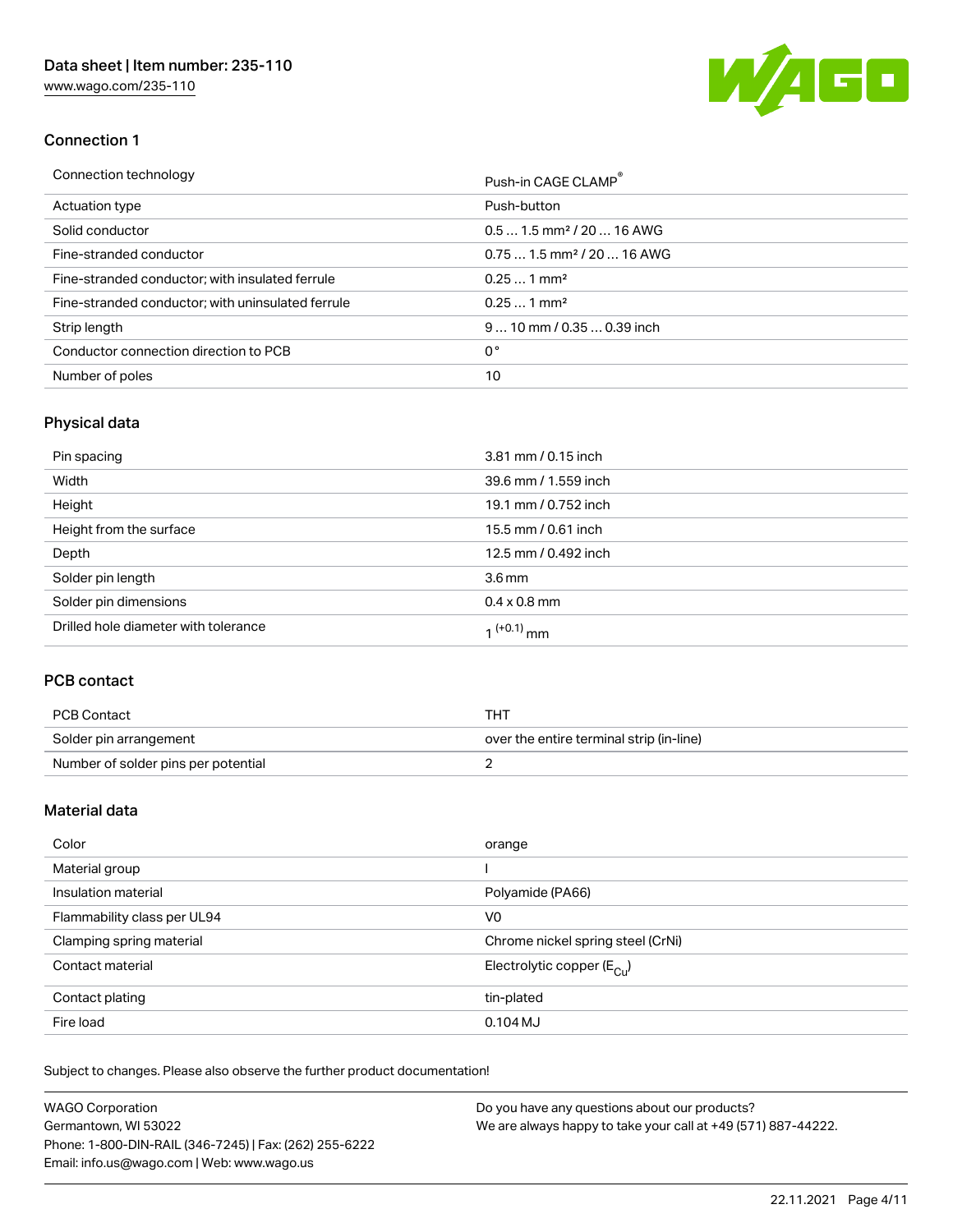

| Weight                            | 6 a |
|-----------------------------------|-----|
| <b>Environmental requirements</b> |     |

# Commercial data

| Product Group         | 4 (Printed Circuit) |
|-----------------------|---------------------|
| PU (SPU)              | 120 (30) Stück      |
| Packaging type        | box                 |
| Country of origin     | <b>CN</b>           |
| <b>GTIN</b>           | 4044918828888       |
| Customs tariff number | 85369010000         |

# Approvals / Certificates

#### Country specific Approvals

| Logo | Approval                                                                   | <b>Additional Approval Text</b> | Certificate<br>name  |
|------|----------------------------------------------------------------------------|---------------------------------|----------------------|
|      | <b>CCA</b><br>DEKRA Certification B.V.                                     | EN 60947                        | NTR NL-<br>7144      |
| KEMA | <b>CCA</b><br>DEKRA Certification B.V.                                     | EN 60947                        | 2149549.02           |
|      | <b>CCA</b><br>DEKRA Certification B.V.                                     | EN 60998                        | <b>NTRNL</b><br>6919 |
|      | <b>CCA</b><br>DEKRA Certification B.V.                                     | EN 60947-7-4                    | NTR NL-<br>7774      |
|      | <b>CSA</b><br>DEKRA Certification B.V.                                     | C22.2                           | 1673956              |
| DE   | <b>VDE</b><br>VDE Prüf- und Zertifizierungsinstitut                        | EN 60947                        | 40029328             |
|      | Subject to changes. Please also observe the further product documentation! |                                 |                      |

| <b>WAGO Corporation</b>                                | Do you have any questions about our products?                 |
|--------------------------------------------------------|---------------------------------------------------------------|
| Germantown, WI 53022                                   | We are always happy to take your call at +49 (571) 887-44222. |
| Phone: 1-800-DIN-RAIL (346-7245)   Fax: (262) 255-6222 |                                                               |
| Email: info.us@wago.com   Web: www.wago.us             |                                                               |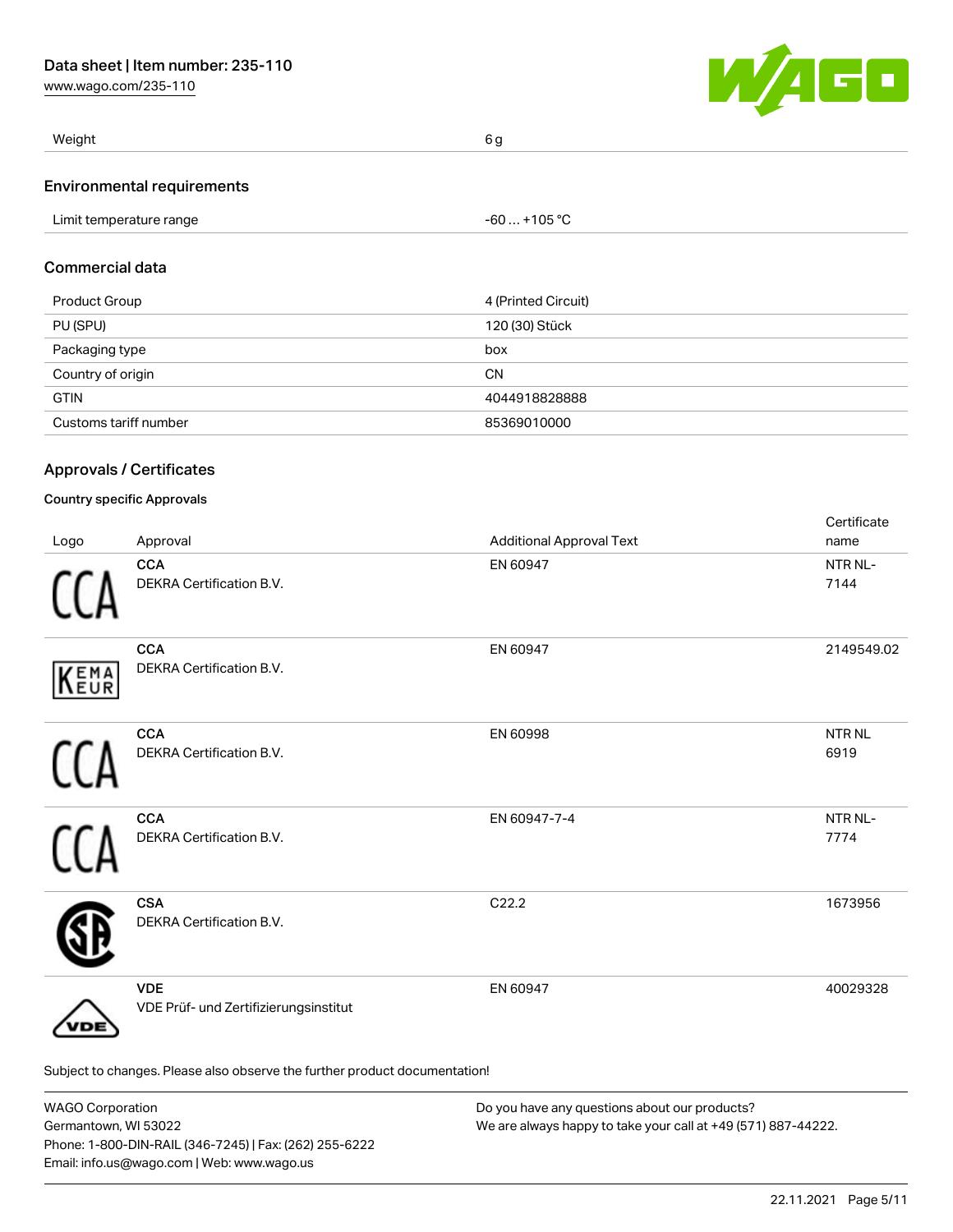

#### Ship Approvals

| Logo          | Approval                                                | <b>Additional Approval Text</b> | Certificate<br>name               |
|---------------|---------------------------------------------------------|---------------------------------|-----------------------------------|
| ABS.          | <b>ABS</b><br>American Bureau of Shipping               | $\overline{\phantom{a}}$        | $19-$<br>HG1869876-<br><b>PDA</b> |
| <b>BUREAU</b> | <b>BV</b><br>Bureau Veritas S.A.                        | <b>IEC 60998</b>                | 11915/D0<br>BV                    |
|               | <b>DNV GL</b><br>Det Norske Veritas, Germanischer Lloyd | -                               | TAE000016Z                        |

#### Optional accessories

Ferrules

| Item no.: 216-101<br>Ferrule; Sleeve for 0.5 mm <sup>2</sup> / AWG 22; uninsulated; electro-tin plated; silver-colored                                                             | www.wago.com/216-101                          |
|------------------------------------------------------------------------------------------------------------------------------------------------------------------------------------|-----------------------------------------------|
| Item no.: 216-102<br>Ferrule; Sleeve for 0.75 mm <sup>2</sup> / AWG 20; uninsulated; electro-tin plated; silver-colored                                                            | www.wago.com/216-102                          |
| Item no.: 216-103<br>Ferrule; Sleeve for 1 mm <sup>2</sup> / AWG 18; uninsulated; electro-tin plated                                                                               | www.wago.com/216-103                          |
| Item no.: 216-123<br>Ferrule; Sleeve for 1 mm <sup>2</sup> / AWG 18; uninsulated; electro-tin plated; silver-colored                                                               | www.wago.com/216-123                          |
| Item no.: 216-122<br>Ferrule; Sleeve for 0.75 mm <sup>2</sup> / AWG 20; uninsulated; electro-tin plated; silver-colored                                                            | www.wago.com/216-122                          |
| Item no.: 216-142<br>Ferrule; Sleeve for 0.75 mm <sup>2</sup> / 18 AWG; uninsulated; electro-tin plated; electrolytic copper; gastight<br>crimped; acc. to DIN 46228, Part 1/08.92 | www.wago.com/216-142                          |
| Item no.: 216-132<br>Ferrule; Sleeve for 0.34 mm <sup>2</sup> / AWG 24; uninsulated; electro-tin plated                                                                            | www.wago.com/216-132                          |
| Item no.: 216-121<br>Ferrule; Sleeve for 0.5 mm <sup>2</sup> / AWG 22; uninsulated; electro-tin plated; silver-colored                                                             | www.wago.com/216-121                          |
| Item no.: 216-143<br>Ferrule; Sleeve for 1 mm <sup>2</sup> / AWG 18; uninsulated; electro-tin plated; electrolytic copper; gastight<br>crimped; acc. to DIN 46228, Part 1/08.92    | www.wago.com/216-143                          |
| Item no.: 216-131                                                                                                                                                                  | www.wago.com/216-131                          |
| Subject to changes. Please also observe the further product documentation!                                                                                                         |                                               |
| <b>WAGO Corporation</b>                                                                                                                                                            |                                               |
|                                                                                                                                                                                    | Do you have any questions about our products? |

Germantown, WI 53022 Phone: 1-800-DIN-RAIL (346-7245) | Fax: (262) 255-6222 Email: info.us@wago.com | Web: www.wago.us

We are always happy to take your call at +49 (571) 887-44222.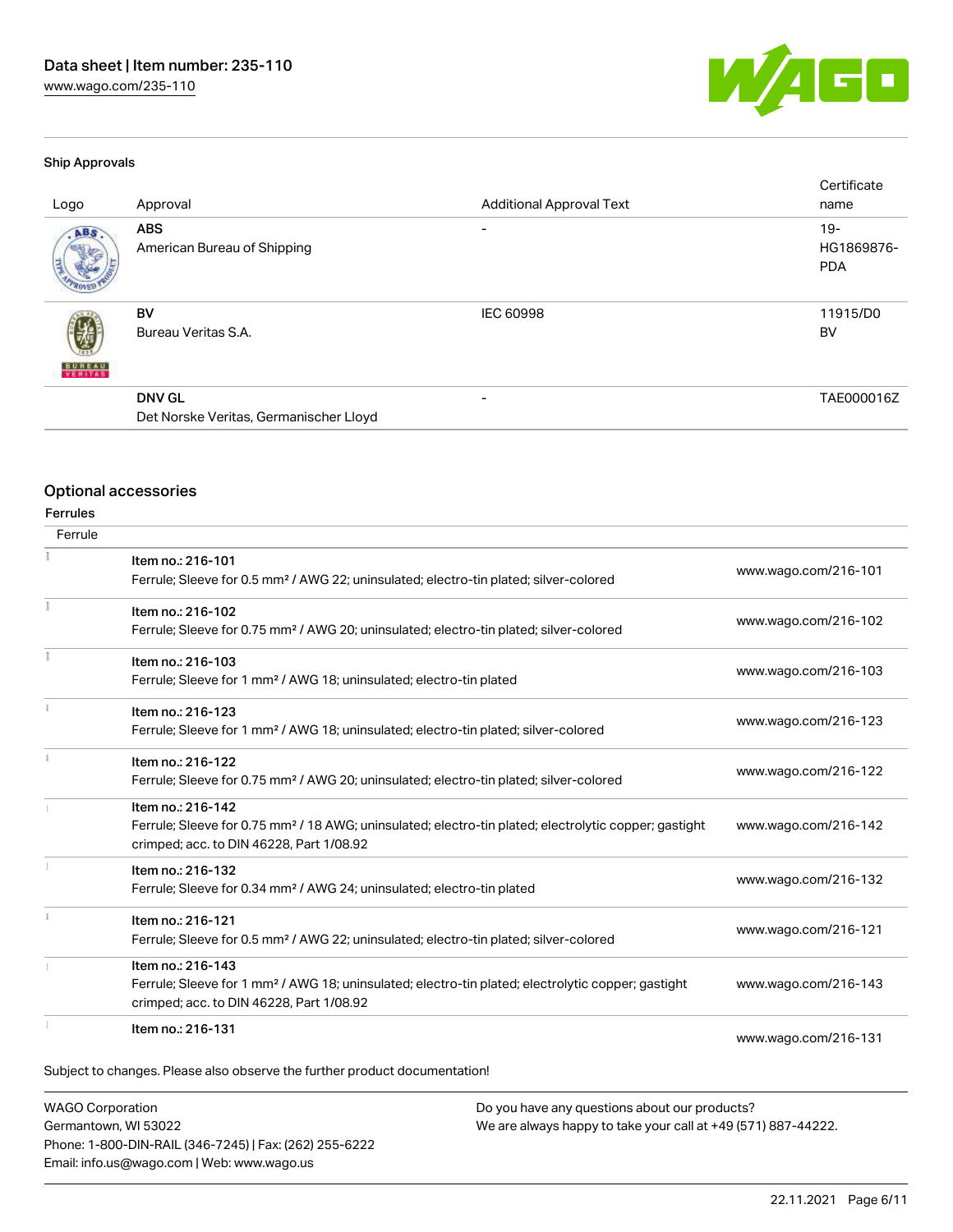# Data sheet | Item number: 235-110

[www.wago.com/235-110](http://www.wago.com/235-110)



|   | <b>WAGO Corporation</b>                                                                                                                                                                                                                                                                 | Do you have any questions about our products? |
|---|-----------------------------------------------------------------------------------------------------------------------------------------------------------------------------------------------------------------------------------------------------------------------------------------|-----------------------------------------------|
|   | Subject to changes. Please also observe the further product documentation!                                                                                                                                                                                                              |                                               |
| ۸ | Item no.: 216-322<br>Ferrule; Sleeve for 0.34 mm <sup>2</sup> / 22 AWG; insulated; electro-tin plated; green                                                                                                                                                                            | www.wago.com/216-322                          |
|   | Item no.: 216-321<br>Ferrule; Sleeve for 0.25 mm <sup>2</sup> / AWG 24; insulated; electro-tin plated; yellow                                                                                                                                                                           | www.wago.com/216-321                          |
|   | Item no.: 216-301<br>Ferrule; Sleeve for 0.25 mm <sup>2</sup> / AWG 24; insulated; electro-tin plated; yellow                                                                                                                                                                           | www.wago.com/216-301                          |
|   | Item no.: 216-262<br>Ferrule; Sleeve for 0.75 mm <sup>2</sup> / 18 AWG; insulated; electro-tin plated; electrolytic copper; gastight<br>crimped; acc. to DIN 46228, Part 4/09.90; gray                                                                                                  | www.wago.com/216-262                          |
|   | Item no.: 216-263<br>Ferrule; Sleeve for 1 mm <sup>2</sup> / AWG 18; insulated; electro-tin plated; electrolytic copper; gastight crimped; www.wago.com/216-263<br>acc. to DIN 46228, Part 4/09.90; red                                                                                 |                                               |
|   | Item no.: 216-243<br>Ferrule; Sleeve for 1 mm <sup>2</sup> / AWG 18; insulated; electro-tin plated; electrolytic copper; gastight crimped; www.wago.com/216-243<br>acc. to DIN 46228, Part 4/09.90; red                                                                                 |                                               |
|   | Item no.: 216-221<br>Ferrule; Sleeve for 0.5 mm <sup>2</sup> / 20 AWG; insulated; electro-tin plated; white                                                                                                                                                                             | www.wago.com/216-221                          |
|   | Item no.: 216-222<br>Ferrule; Sleeve for 0.75 mm <sup>2</sup> / 18 AWG; insulated; electro-tin plated; gray                                                                                                                                                                             | www.wago.com/216-222                          |
|   | Item no.: 216-242<br>Ferrule; Sleeve for 0.75 mm <sup>2</sup> / 18 AWG; insulated; electro-tin plated; electrolytic copper; gastight<br>crimped; acc. to DIN 46228, Part 4/09.90; gray                                                                                                  | www.wago.com/216-242                          |
|   | Item no.: 216-241<br>Ferrule; Sleeve for 0.5 mm <sup>2</sup> / 20 AWG; insulated; electro-tin plated; electrolytic copper; gastight<br>crimped; acc. to DIN 46228, Part 4/09.90; white                                                                                                  | www.wago.com/216-241                          |
|   | Item no.: 216-223<br>Ferrule; Sleeve for 1 mm <sup>2</sup> / AWG 18; insulated; electro-tin plated; red                                                                                                                                                                                 | www.wago.com/216-223                          |
|   | Item no.: 216-201<br>Ferrule; Sleeve for 0.5 mm <sup>2</sup> / 20 AWG; insulated; electro-tin plated; white                                                                                                                                                                             | www.wago.com/216-201                          |
|   | Item no.: 216-151<br>Ferrule; Sleeve for 0.25 mm <sup>2</sup> / AWG 24; uninsulated; electro-tin plated                                                                                                                                                                                 | www.wago.com/216-151                          |
|   | Item no.: 216-202<br>Ferrule; Sleeve for 0.75 mm <sup>2</sup> / 18 AWG; insulated; electro-tin plated; gray                                                                                                                                                                             | www.wago.com/216-202                          |
|   | Item no.: 216-203<br>Ferrule; Sleeve for 1 mm <sup>2</sup> / AWG 18; insulated; electro-tin plated; red                                                                                                                                                                                 | www.wago.com/216-203                          |
|   | Item no.: 216-152<br>Ferrule; Sleeve for 0.34 mm <sup>2</sup> / AWG 24; uninsulated; electro-tin plated                                                                                                                                                                                 | www.wago.com/216-152                          |
|   | Ferrule; Sleeve for 0.25 mm <sup>2</sup> / AWG 24; uninsulated; electro-tin plated; silver-colored<br>Item no.: 216-141<br>Ferrule; Sleeve for 0.5 mm <sup>2</sup> / 20 AWG; uninsulated; electro-tin plated; electrolytic copper; gastight<br>crimped; acc. to DIN 46228, Part 1/08.92 | www.wago.com/216-141                          |

Germantown, WI 53022 Phone: 1-800-DIN-RAIL (346-7245) | Fax: (262) 255-6222 Email: info.us@wago.com | Web: www.wago.us

We are always happy to take your call at +49 (571) 887-44222.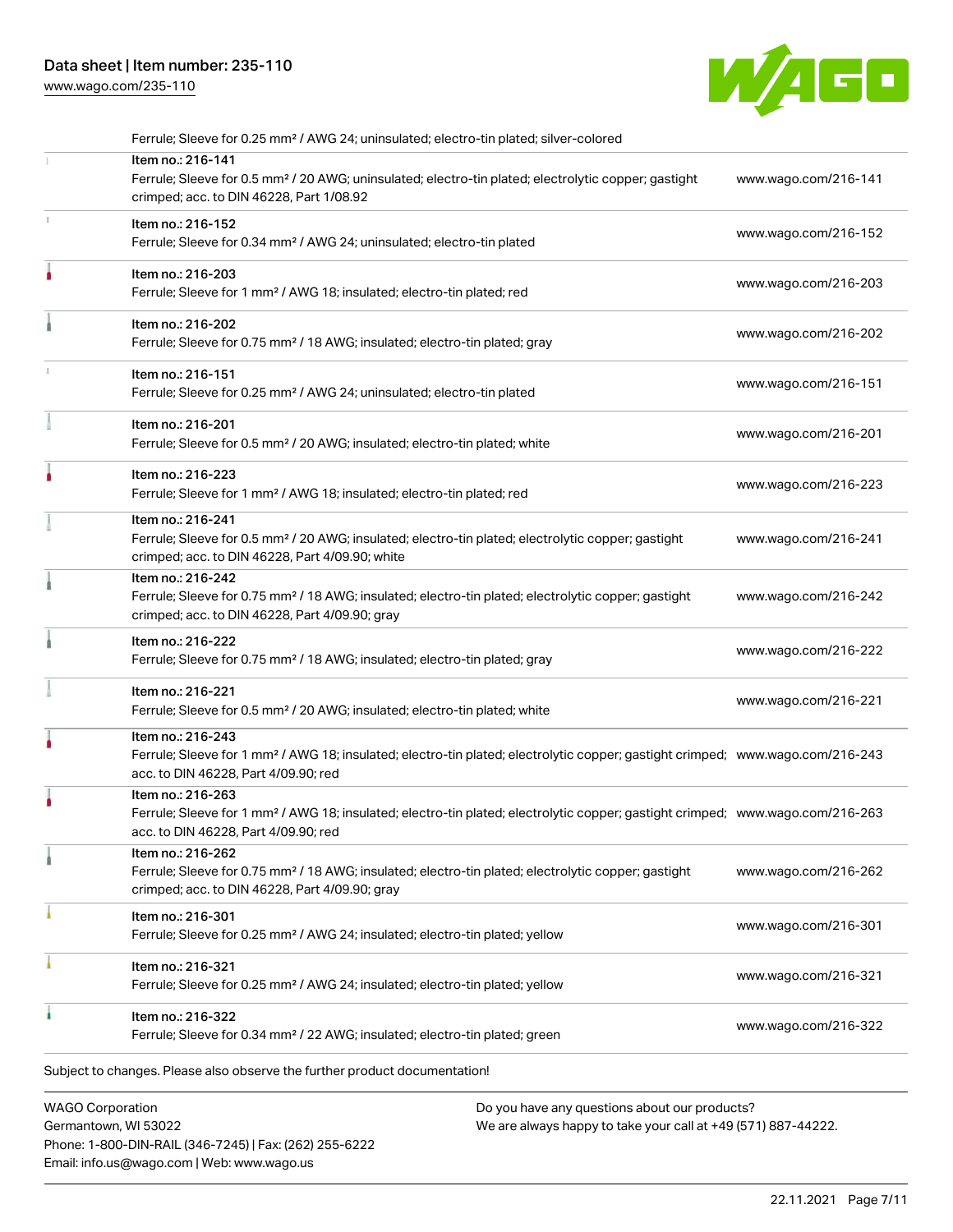

I Item no.: 216-302

Ferrule; Sleeve for 0.34 mm² / 22 AWG; insulated; electro-tin plated; light turquoise [www.wago.com/216-302](http://www.wago.com/216-302)

|                  | Marking accessories                                                                                                                                                                                                                                                                                                                                                        |            |                                                                      |                      |
|------------------|----------------------------------------------------------------------------------------------------------------------------------------------------------------------------------------------------------------------------------------------------------------------------------------------------------------------------------------------------------------------------|------------|----------------------------------------------------------------------|----------------------|
|                  | Marking strip                                                                                                                                                                                                                                                                                                                                                              |            |                                                                      |                      |
|                  | Item no.: 210-332/381-202<br>Marking strips; as a DIN A4 sheet; MARKED; 1-16 (160x); Height of marker strip: 3 mm; Strip length 182<br>mm; Horizontal marking; Self-adhesive; white                                                                                                                                                                                        |            | /381-202                                                             | www.wago.com/210-332 |
|                  | Item no.: 210-332/381-206<br>Marking strips; as a DIN A4 sheet; MARKED; 33-48 (160x); Height of marker strip: 3 mm; Strip length<br>182 mm; Horizontal marking; Self-adhesive; white<br>Item no.: 210-332/381-205<br>Marking strips; as a DIN A4 sheet; MARKED; 1-32 (80x); Height of marker strip: 3 mm; Strip length 182<br>mm; Horizontal marking; Self-adhesive; white |            | www.wago.com/210-332<br>/381-206<br>www.wago.com/210-332<br>/381-205 |                      |
|                  |                                                                                                                                                                                                                                                                                                                                                                            |            |                                                                      |                      |
|                  | Item no.: 210-332/381-204<br>Marking strips; as a DIN A4 sheet; MARKED; 17-32 (160x); Height of marker strip: 3 mm; Strip length<br>182 mm; Horizontal marking; Self-adhesive; white                                                                                                                                                                                       |            | www.wago.com/210-332<br>/381-204                                     |                      |
| <b>Tools</b>     |                                                                                                                                                                                                                                                                                                                                                                            |            |                                                                      |                      |
|                  | Operating tool                                                                                                                                                                                                                                                                                                                                                             |            |                                                                      |                      |
|                  | Item no.: 210-657<br>Operating tool; Blade: 3.5 x 0.5 mm; with a partially insulated shaft; short; multicoloured                                                                                                                                                                                                                                                           |            | www.wago.com/210-657                                                 |                      |
|                  | Item no.: 210-720<br>Operating tool; Blade: 3.5 x 0.5 mm; with a partially insulated shaft; multicoloured                                                                                                                                                                                                                                                                  |            |                                                                      | www.wago.com/210-720 |
| <b>Downloads</b> | Documentation                                                                                                                                                                                                                                                                                                                                                              |            |                                                                      |                      |
|                  | <b>Additional Information</b>                                                                                                                                                                                                                                                                                                                                              |            |                                                                      |                      |
|                  | Technical explanations                                                                                                                                                                                                                                                                                                                                                     | 2019 Apr 3 | pdf<br>2.0 MB                                                        | Download             |
|                  |                                                                                                                                                                                                                                                                                                                                                                            |            | pdf<br>125.0 kB                                                      | Download             |
| <b>CAD</b> files |                                                                                                                                                                                                                                                                                                                                                                            |            |                                                                      |                      |
| CAD data         |                                                                                                                                                                                                                                                                                                                                                                            |            |                                                                      |                      |
|                  | 2D/3D Models 235-110                                                                                                                                                                                                                                                                                                                                                       |            | URL                                                                  | Download             |
| <b>CAE</b> data  |                                                                                                                                                                                                                                                                                                                                                                            |            |                                                                      |                      |
|                  | EPLAN Data Portal 235-110                                                                                                                                                                                                                                                                                                                                                  |            | <b>URL</b>                                                           | Download             |
|                  | Subject to changes. Please also observe the further product documentation!                                                                                                                                                                                                                                                                                                 |            |                                                                      |                      |
|                  | <b>WAGO Corporation</b><br>Do you have any questions about our products?                                                                                                                                                                                                                                                                                                   |            |                                                                      |                      |

Germantown, WI 53022 Phone: 1-800-DIN-RAIL (346-7245) | Fax: (262) 255-6222 Email: info.us@wago.com | Web: www.wago.us

We are always happy to take your call at +49 (571) 887-44222.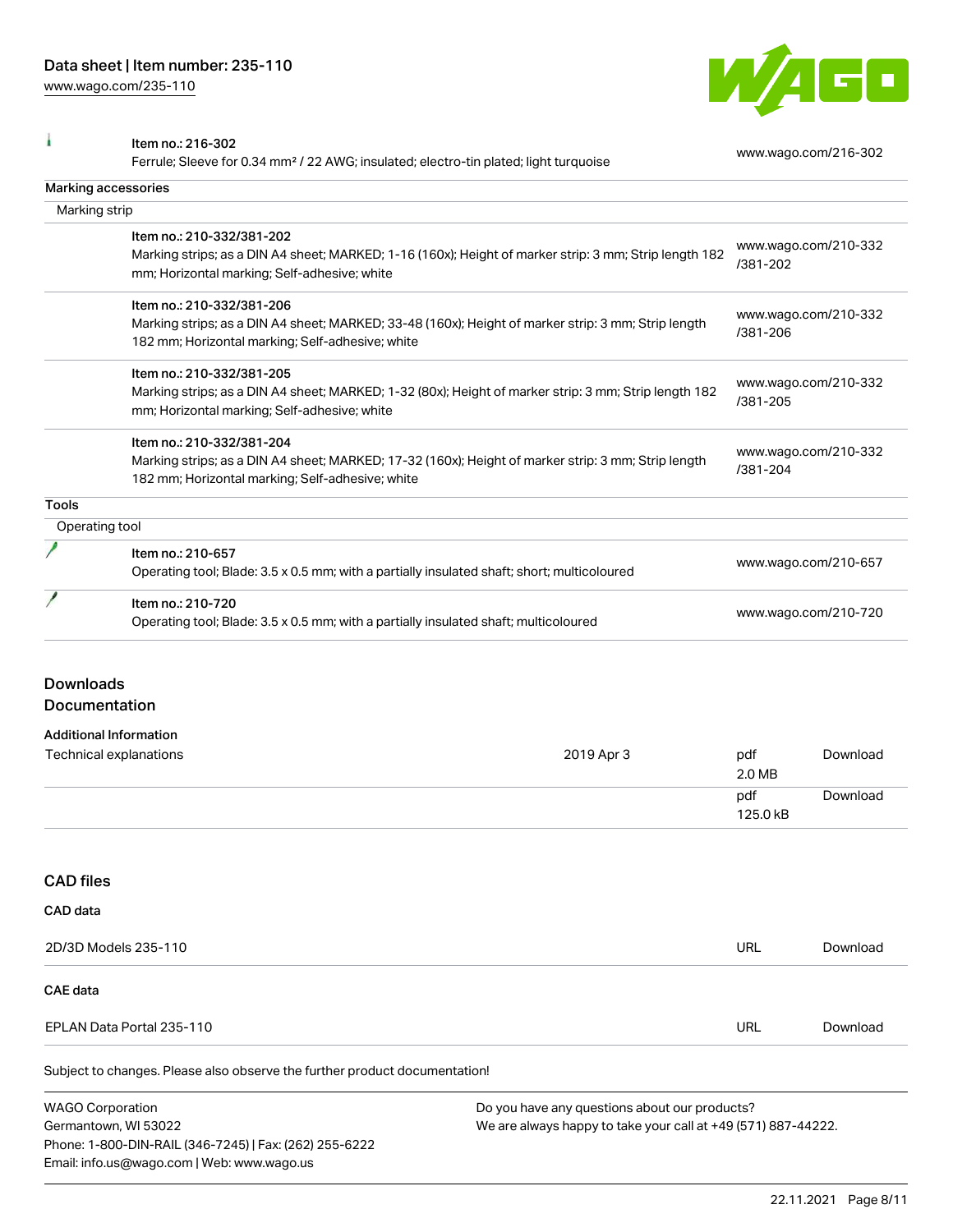# ZUKEN Portal 235-110 URL [Download](https://www.wago.com/global/d/Zuken_URLS_235-110)

#### PCB Design

Symbol and Footprint 235-110

CAx data for your PCB design, consisting of "schematic symbols and PCB footprints", allow easy integration of the WAGO component into your development environment.

#### Supported formats:

- $\blacksquare$ Accel EDA 14 & 15
- П Altium 6 to current version
- П Cadence Allegro
- П **DesignSpark**
- $\blacksquare$ Eagle Libraries
- $\blacksquare$ KiCad
- $\blacksquare$ Mentor Graphics BoardStation
- П Mentor Graphics Design Architect
- П Mentor Graphics Design Expedition 99 and 2000
- $\blacksquare$ OrCAD 9.X PCB and Capture
- $\blacksquare$ PADS PowerPCB 3, 3.5, 4.X, and 5.X
- $\blacksquare$ PADS PowerPCB and PowerLogic 3.0
- П PCAD 2000, 2001, 2002, 2004, and 2006
- П Pulsonix 8.5 or newer
- П **STL**
- П 3D STEP
- $\blacksquare$ TARGET 3001!
- $\blacksquare$ View Logic ViewDraw
- П Quadcept
- П Zuken CadStar 3 and 4
- П Zuken CR-5000 and CR-8000

PCB Component Libraries (EDA), PCB CAD Library Ultra Librarian

# Environmental Product Compliance

#### Compliance Search

Environmental Product Compliance 235-110

Subject to changes. Please also observe the further product documentation!

WAGO Corporation Germantown, WI 53022 Phone: 1-800-DIN-RAIL (346-7245) | Fax: (262) 255-6222 Email: info.us@wago.com | Web: www.wago.us

Do you have any questions about our products? We are always happy to take your call at +49 (571) 887-44222.



URL [Download](https://www.wago.com/global/d/UltraLibrarian_URLS_235-110)

URL [Download](https://www.wago.com/global/d/ComplianceLinkMediaContainer_235-110)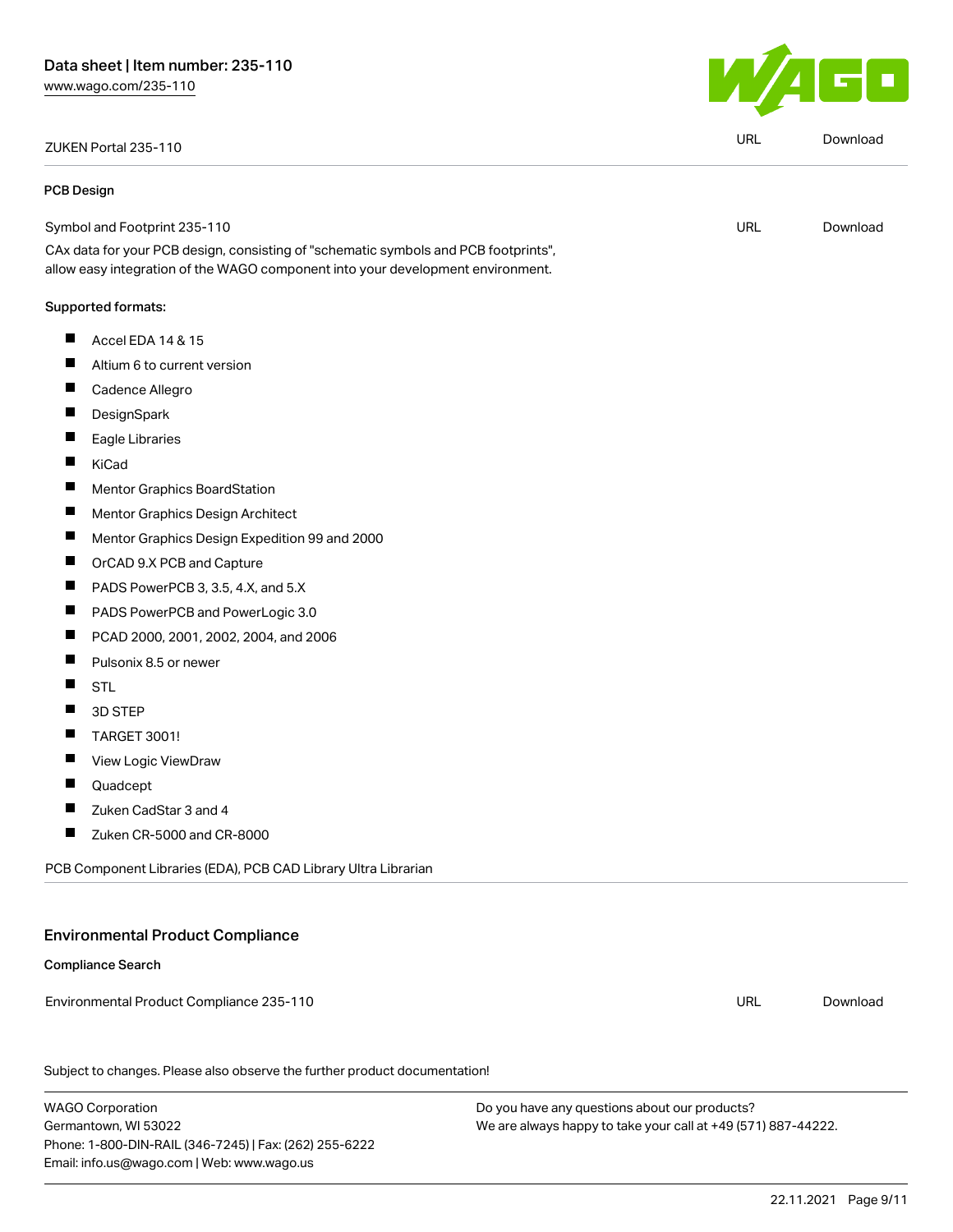

PCB terminal block; push-button; 1.5 mm²; Pin spacing 3.81 mm; 10-pole; Push-in CAGE CLAMP®; 1,50 mm²; orange

#### Installation Notes

Conductor termination





Insert/remove fine-stranded conductors

with ferrules via push-button.



Insert solid conductors via push-in termination.

Inserting/removing fine-stranded conductors via push-button.

#### Installation



Combining 1- and 2-conductor terminal blocks with different pin spacing.

#### **Testing**

Subject to changes. Please also observe the further product documentation!

WAGO Corporation Germantown, WI 53022 Phone: 1-800-DIN-RAIL (346-7245) | Fax: (262) 255-6222 Email: info.us@wago.com | Web: www.wago.us